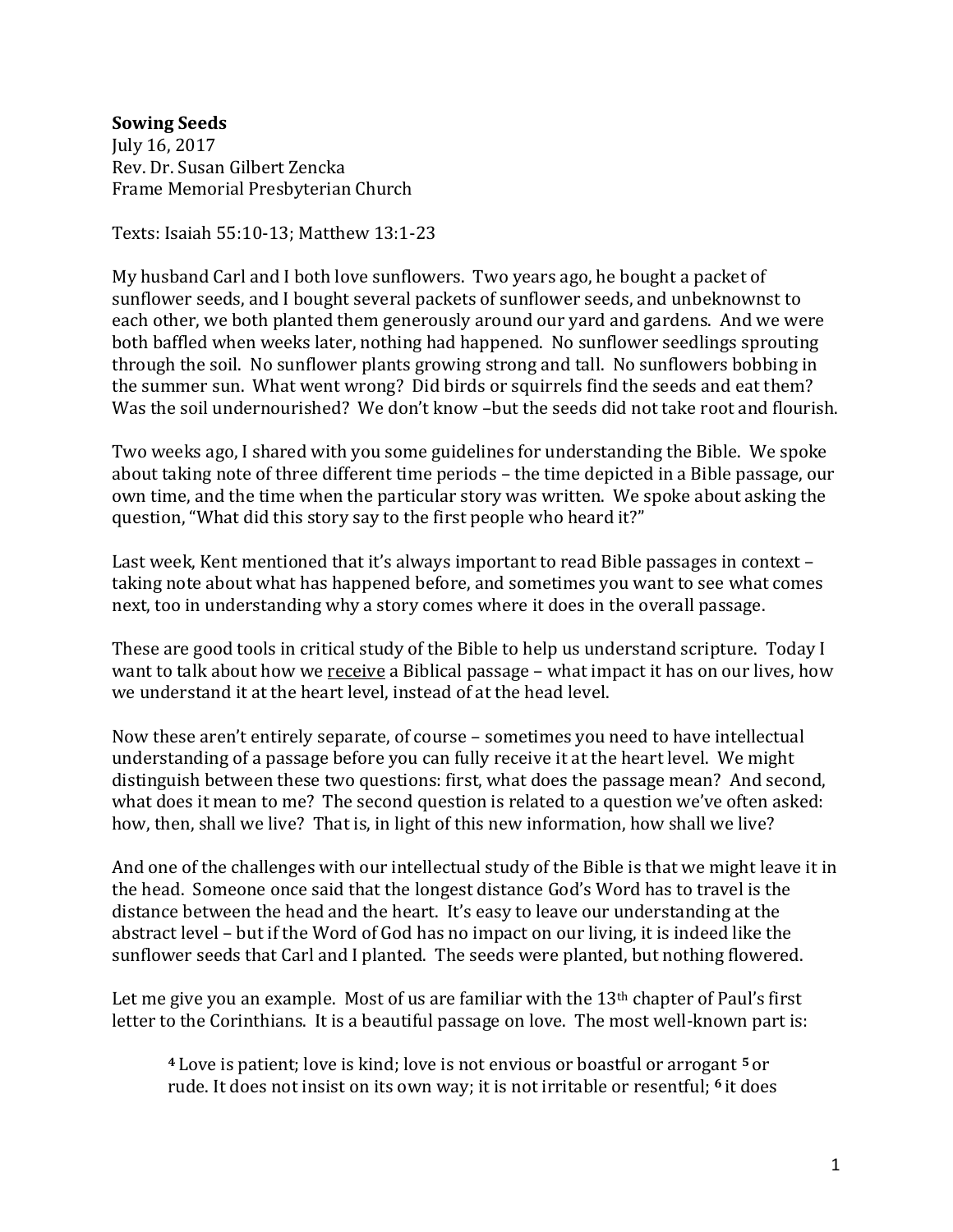not rejoice in wrongdoing, but rejoices in the truth. **<sup>7</sup>** It bears all things, believes all things, hopes all things, endures all things. [1 Corinthians 13:4-7]

This is often read at weddings – and why not? It is a beautiful description of love. And yet, once we try to seek more understanding, we learn that in its context, Paul was not talking about married love. The people hearing this letter at the time it was written were in a church that had a lot of divisions. Paul was writing the letter in large part to give them advice about getting along. He was writing about the love between people in a congregation. So as we get that intellectual understanding, we might appreciate that a church was in conflict, and Paul was helping the people in that church to take a good look at their own attitudes and behavior. But if we stop at that head level, and don't take it further, into our own hearts, we may not get all that the passage has to offer us.

With this particular passage, it is very easy to take it into our own hearts, and ask ourselves, "Am I patient? Am I kind? Am I envious or boastful or rude? Do I insist on my own way? Am I irritable or resentful? Do I rejoice in wrongdoing? Do I rejoice in the truth? Do I bear all things, believe all things, hope all things, and does my commitment to others endure all things?

Ouch. When we don't stop with reading God's Word, but also take time to let God's Word read us, we may find ways that we should change. Sometimes God's Word leads us to changed understanding, other times to changed lives. When we take it to heart, so to speak, God's Word can transform us.

How can we let God's Word take root in our lives? One way is to come to the Bible with what is sometimes called "a teachable spirit." That is, coming to our study of the Bible with openness and curiosity, with an attitude of "what might God be saying to me in this text?"

Kent spoke in his sermon last week about the difference between religion and spirituality. And he said that at the heart of the spiritual life "is an openness to the Holy Spirit's leading." "When you listen," he said, "and are willing to be led, wonderful things can happen." There is a way of reading the Bible that is sometimes called spiritual reading, or holy reading. The Latin name for this practice is *Lectio Divina* – it is a way to seek the Holy Spirit's leading in our reading of scripture. It is a way of reading with the heart instead of the head. It doesn't take the place of other ways of studying the Bible, but it is one tool to turn over the soil in our hearts, to open ourselves to God's wisdom, to allow ourselves to hear God's Word differently.

When we do *Lectio Divina* by ourselves, we read a passage of scripture through taking time after each reading to reflect; in a group, we can listen to the passage as we go through the four, or sometimes five, ways of reflecting that I'll describe to you. There are handouts in the back of the church that go into more depth, for those of you who are interested.

The four steps are known as *lectio* (reading), *meditatio* (meditation), *oratio* (prayer), *and contemplatio* (contemplation). Sometimes a fifth step of *incarnatio* (living the word) is included.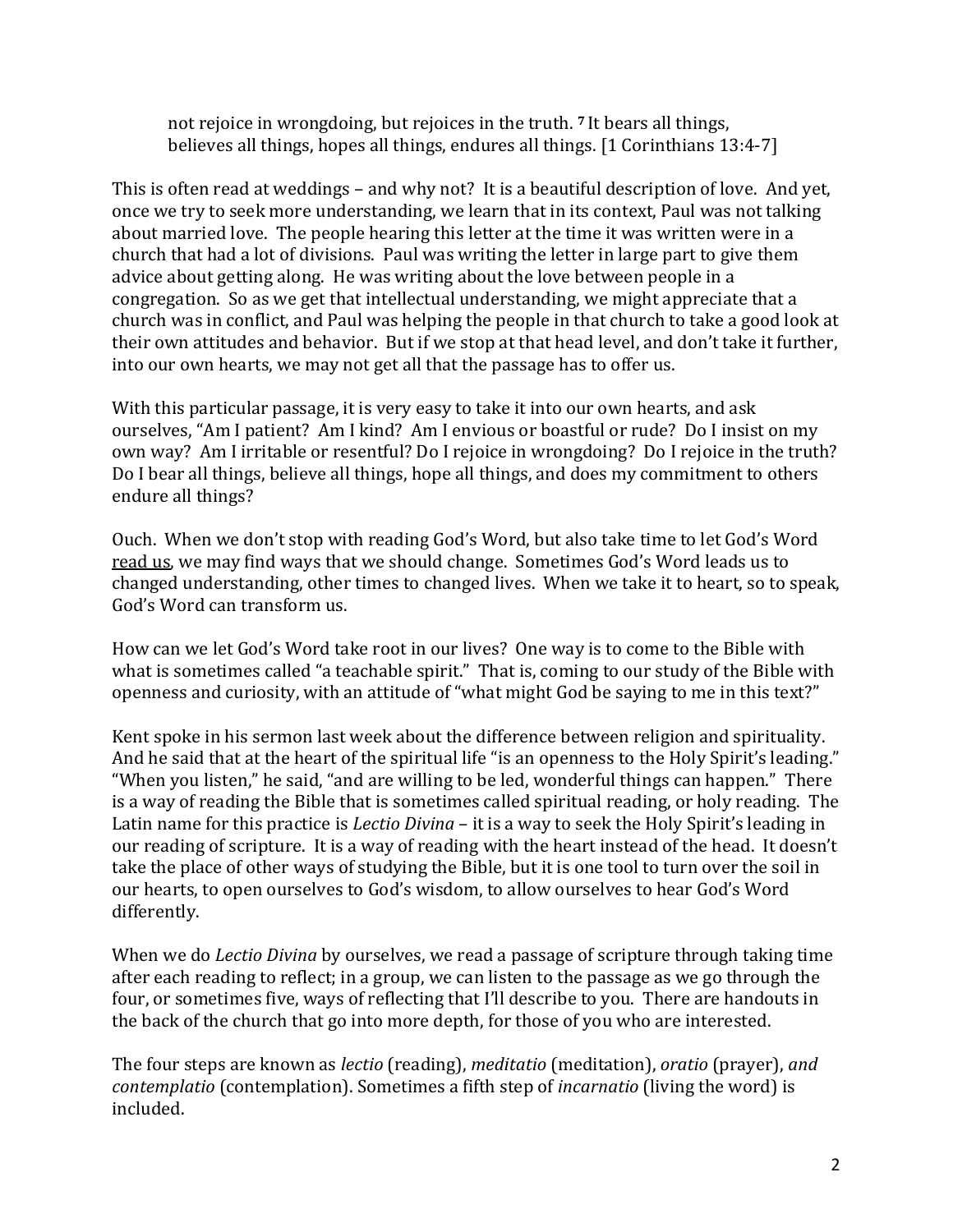In the handout, there is a wonderful analogy to *lectio divina* that you might find useful: "The four steps of lectio divina have also been compared to "feasting on the Word." Reading is taking a bite of food. Meditation is chewing food. Prayer is savoring food. Contemplation is digesting food and making it a part of your body…. Slow down. Savor your time in God's Word and find joy in meeting God."<sup>1</sup>

I'll give you a little more information as we go along. Now I don't often do this during a sermon, but I am going to suggest that you close your eyes, make yourself comfortable and listen. I'll be reading the passage that Donna read from Isaiah, but I'll be starting a verse earlier. This passage was from a part in Isaiah known as Second Isaiah that was written to God's people after they were returning from the exile in Babylon. God was preparing them for a new beginning of their life as a nation.

The first time through, we are doing the *lectio* or reading step. Listen to the passage, and notice if there is a word or phrase that leaps out at you, that sort of shimmers for you, that particularly connects with you. Remember that word or phrase, and in the moment of silence that follows the reading, just think about that word or phrase.

> **Isaiah 55:9-13** New Revised Standard Version (NRSV) **<sup>9</sup>** For as the heavens are higher than the earth, so are my ways higher than your ways and my thoughts than your thoughts. **<sup>10</sup>** For as the rain and the snow come down from heaven, and do not return there until they have watered the earth, making it bring forth and sprout, giving seed to the sower and bread to the eater, **<sup>11</sup>** so shall my word be that goes out from my mouth; it shall not return to me empty, but it shall accomplish that which I purpose, and succeed in the thing for which I sent it. **<sup>12</sup>** For you shall go out in joy, and be led back in peace; the mountains and the hills before you shall burst into song, and all the trees of the field shall clap their hands. **<sup>13</sup>** Instead of the thorn shall come up the cypress; instead of the brier shall come up the myrtle; and it shall be to the Lord for a memorial, for an everlasting sign that shall not be cut off.

 $\overline{a}$ 

<sup>&</sup>lt;sup>1</sup> Phil Collins, PhD "Lectio Divina" found online at

https://www.biblegateway.com/resources/scripture-engagement/lectio-divina/home